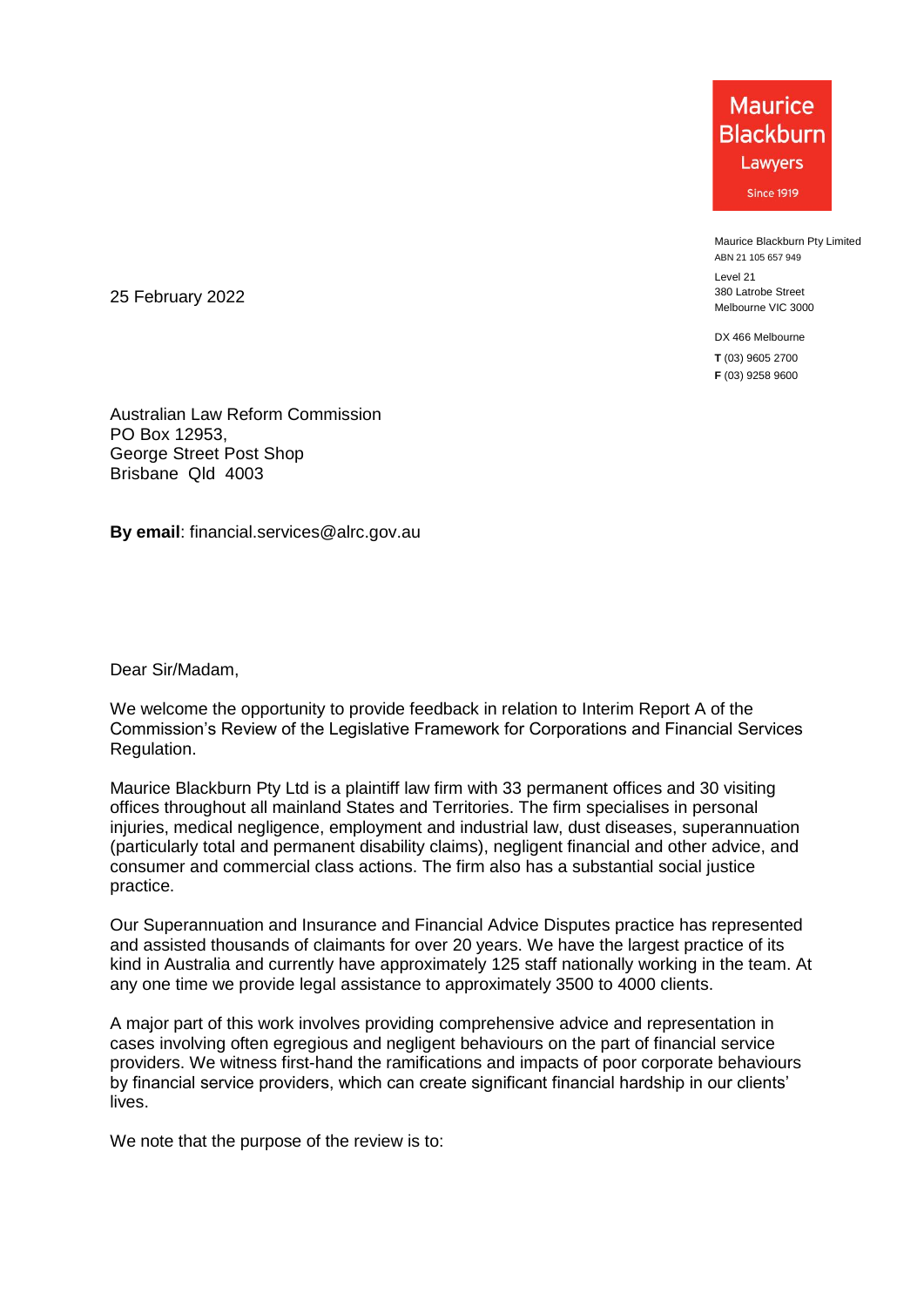*…. make recommendations for simplification, with the aim of promoting meaningful compliance with the substance and intent of the law, and laying the foundations for an adaptive, efficient, and navigable regulatory framework.<sup>1</sup>*

We welcome this review. We congratulate the ALRC on tackling the myriad issues related to the complexity of financial services legislation, and the thoroughness of the consultation process to date.

We seek to offer brief feedback on three sections of Report A:

- Chapter 11 Definition of 'Financial Product Advice'
- Chapter 12 Definitions of 'Retail Client' and 'Wholesale Client'
- Chapter 13 Conduct Obligations

Our input to this Review is based on the lived experience of the clients we represent, and the observations of Maurice Blackburn staff who serve them.

## *Definition of Financial Product Advice*

We agree with proposals A13, A14 and A15 which aim to:

*… simplify, clarify, and improve the navigability of concepts relating to 'financial product advice'.<sup>2</sup>*

We believe that the term 'general advice', in its current use, is a misnomer which can (and often does) lead to confusion and poor financial outcomes for consumers. We note that this concern is shared by the Financial Planning Association of Australia, which is quoted as saying:

*It has long been our contention at the FPA that the Corporations Act must be amended to uncouple the words "general" and "advice". In our view, if it's "advice" in any form, it is tailored to your specific circumstances. Otherwise, it's simply "general information". The terms "financial advice" and "financial product advice" should be exclusively married with "personal advice" in the context of financial planning and money matters.<sup>3</sup>*

In considering any change to the term itself (e.g. renaming it 'general information'), it is important to appreciate that this alone will be insufficient in dealing with the problems with the practical circumstances in which advice is provided, which go beyond semantics.

Accordingly (and subject to the outcomes of Treasury's ongoing Quality of Advice review which is considering the appropriateness of 'general advice' as a concept), we submit that in differentiating 'personal advice' and 'general advice', the test should expressly be based on the consumer's subjective belief as to whether the advice is tailored. i.e. that the advice takes into consideration their personal circumstances.

This is because, in assisting consumers who have suffered losses due to poor advice, we often see factual and legal disputes around the extent to which the advice was tailored to the

 $\overline{a}$ 

<sup>1</sup> Report A: Summary. Financial Services Legislation. ALRC Report 137, p.5

<sup>2</sup> Ibid: paragraph 60, p.36

<sup>3</sup> Ref: https://thewest.com.au/business/your-money/its-not-ok-to-be-general-about-financial-advice-ngb881158371z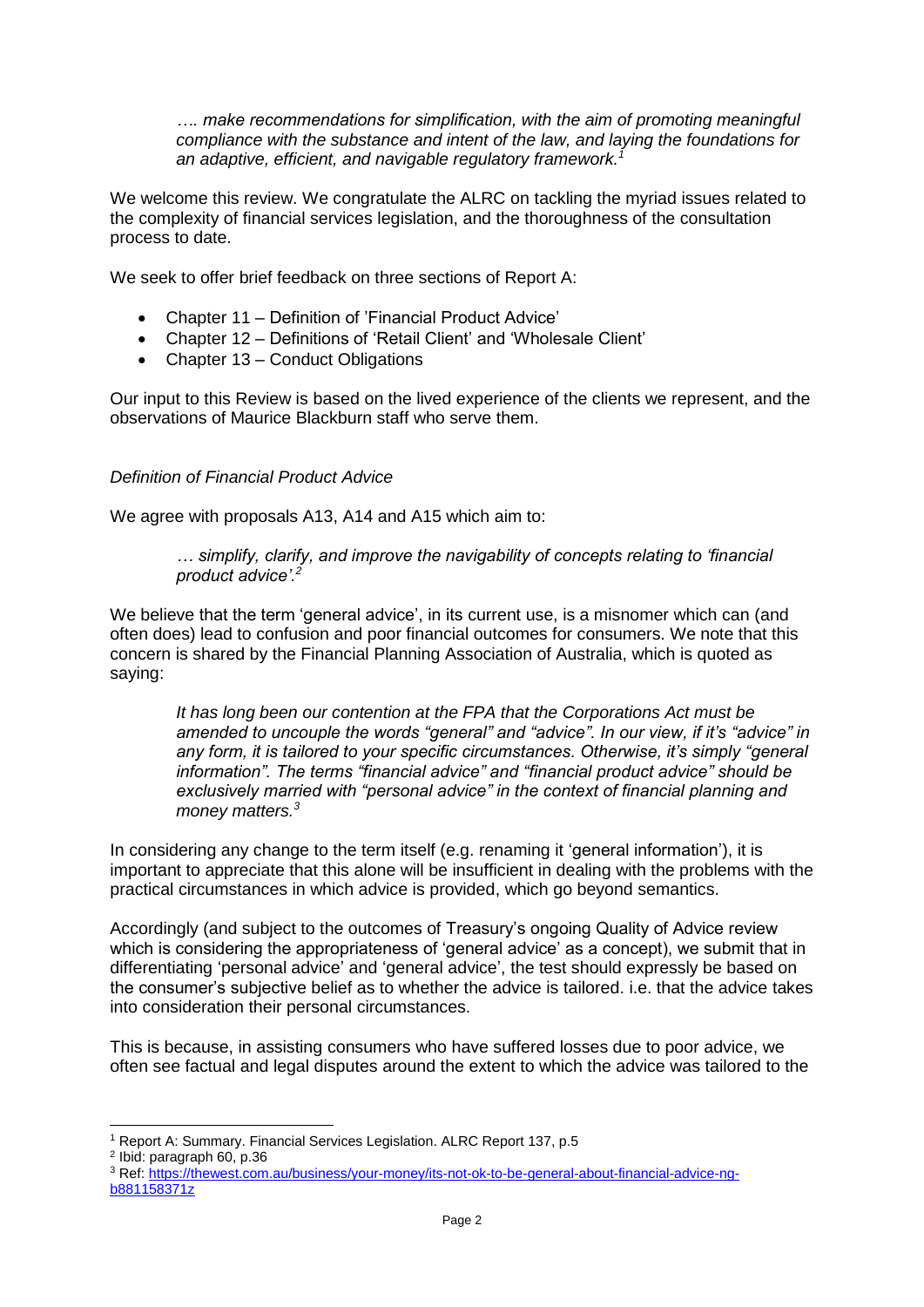knowledge level of consumer as well as the issue of the consumer's perception of what they are receiving.

It is not unusual for financial service providers to attempt to argue that they were not providing personal advice as defined under the *Corporations Act*.

Often, in our experience, the disclosure of 'general' or 'limited scope' advice is provided as a written warning without any discussion as to the implications, or appears in the final document. This box ticking approach often results in the consumer being unable to process what it actually means.

We believe that it is important that the adviser, who is responsible for clearly setting the parameters of the retainer does so, and ensures the nature of the advice is properly documented.

Maurice Blackburn therefore advocates for the following marked changes to be made to s 766B(3) of the *Corporations Act* in order to provide clarity that it is the consumer's reasonable belief, rather than the adviser's intent, that is the key determinant for deciding whether personal advice has been provided:

- *(3) For the purposes of this Chapter, personal advice is financial product advice that is given or directed to a person (including by electronic means) in circumstances where:*
	- (a) *the person receiving the advice reasonably believes that the provider of the advice has considered one or more of the person's objectives, financial situation and needs (otherwise than for the purposes of compliance with the Anti-Money Laundering and Counter-Terrorism Financing Act 2006 or with regulations, or AML/CTF Rules, under that Act); or*
	- (b) *a reasonable person might expect the provider to have considered one or more of those matters.*

It is submitted that this view accords with the general law insofar as the courts have adopted a broad interpretation of the statutory terms 'recommendation' and 'statement of opinion' (the statutory terms in s 766B(1)) in order to meet the statutory intention to be protective of consumers. 4

In that regard, the High Court has recently found that the advice in issue was personal despite there being a general advice disclaimer that read: *"Everything discussed today is*  general in nature, it won't take into account your personal financial needs"<sup>5</sup>, noting that the communications with the consumers specifically related to their personal superannuation accounts.

We encourage this Review to explore ways to embed a due regard for the consumer's reasonable understanding of the nature of the advice into the legislation.

<sup>4</sup> See Allsop CJ in *Australian Securities and Investment Commission V Westpac Securities Administration Ltd* [2019] FCAFC 187; BC201909716

<sup>5</sup> https://asic.gov.au/about-asic/news-centre/find-a-media-release/2021-releases/21-013mr-asic-successfulagainst-westpac-subsidiaries-appeal-to-high-court/. See summary:

https://www.listgbarristers.com.au/publications/westpac-v-asic-high-court-vindicates-asics-position-on-personalfinancial-advicewestpac-v-asic-high-court-vindicates-asics-position-on-personal-financial-

advice#:~:text=ASIC%20brought%20a%20civil%20penalty,giving%20of%20financial%20product%20advice%3B& text=that%20Westpac%20had%20breached%20its,and%20fairly%20(s%20912A).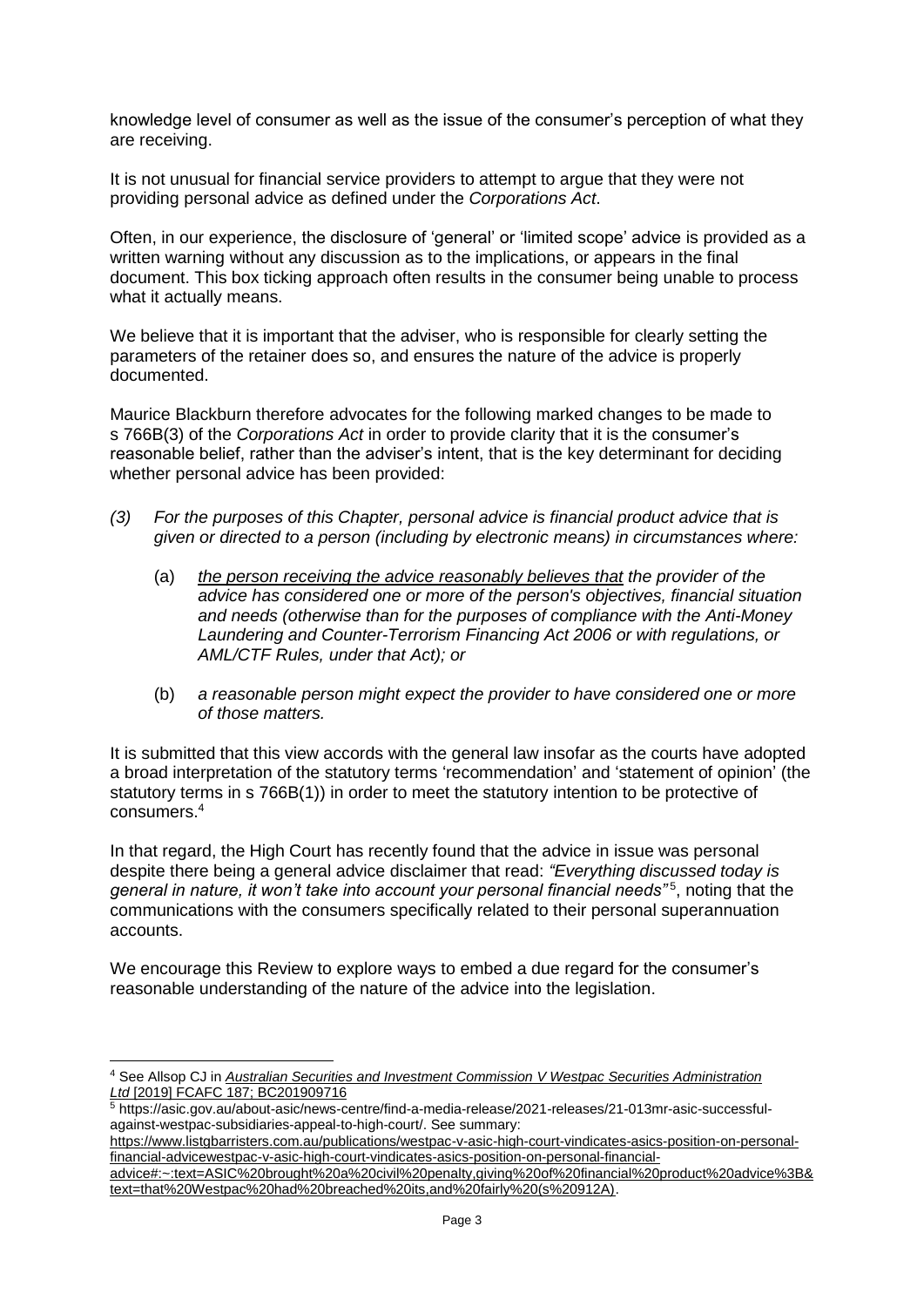*Definitions of 'Retail Client' and 'Wholesale Client'*

We note from the Report A Summary document that:<sup>6</sup>

*Chapter 12 examines the definitions of 'retail client' and 'wholesale client'. The distinction between these two categories is pivotal to the operation of Chapter 7 of the Corporations Act as it determines when particular protections are available (to 'retail clients') and when a less protective regime applies (to 'wholesale clients').*

The 'retail client' verses 'sophisticated investor' / 'wholesale client' distinction in the *Corporations Act* is directed towards protecting unsophisticated consumers when receiving financial advice from financial service providers. In those circumstances, sophisticated or wholesale investors were carved out as not requiring the same level of disclosure and other legal protections as so called 'retail' clients.

These classifications also have serious consequences for a consumer's ability to seek recourse through the Australian Financial Complaints Authority (AFCA)<sup>7</sup> and therefore goes to the issue of access to justice.

At least in hindsight, the wisdom of such a carve out is dubious: high net worth is not a reliable indicator of financial literacy. In our experience many high net worth consumers who have been classed as 'wholesale clients' were, in fact, inexperienced or risk averse consumers.

For example, a spouse or young person who inherits millions may not be financially sophisticated and therefore could be disadvantaged by being inappropriately pigeon-holed under the current rigid classification, which then reduces the advisor's disclosure obligations and the consumer's legal recourse for breaches.

Maurice Blackburn therefore submits that, as a start, the financial threshold test should be removed.

Furthermore, there should be regulatory requirements expressly requiring that financial service providers give (and document) deeper consideration of a consumer's financial literacy in deeming that consumer to be a sophisticated or wholesale investor, rather than the test being about the consumer's income and assets.

We have acted in many successful claims for compensation through AFCA (and its predecessor) where the financial services provider has argued that the negligent failure to provide written advice to a consumer with low financial literacy is evidence that the consumer was receiving 'wholesale investor' advice, or was receiving general/scaled advice.

We encourage the ALRC to ensure that reforms prioritise classification based on a properly assessed level of financial sophistication, rather than the consumer's net wealth or income.

Many of the findings of the Royal Commission spoke of the need to adopt a more consumercentred approach to the provision of financial services, and that the best interests of consumers are to be prioritised over other considerations. The adoption of a test, based on the understanding of the consumer, is more in keeping with these findings.

<sup>6</sup> Ibid: paragraph 65, p.37

<sup>7</sup> AFCA rule C.2.2(j) says *'a complaint about a financial service where the complainant is a wholesale client within the meaning of the Corporations Act'* is an example of where AFCA may consider excluding a complaint.